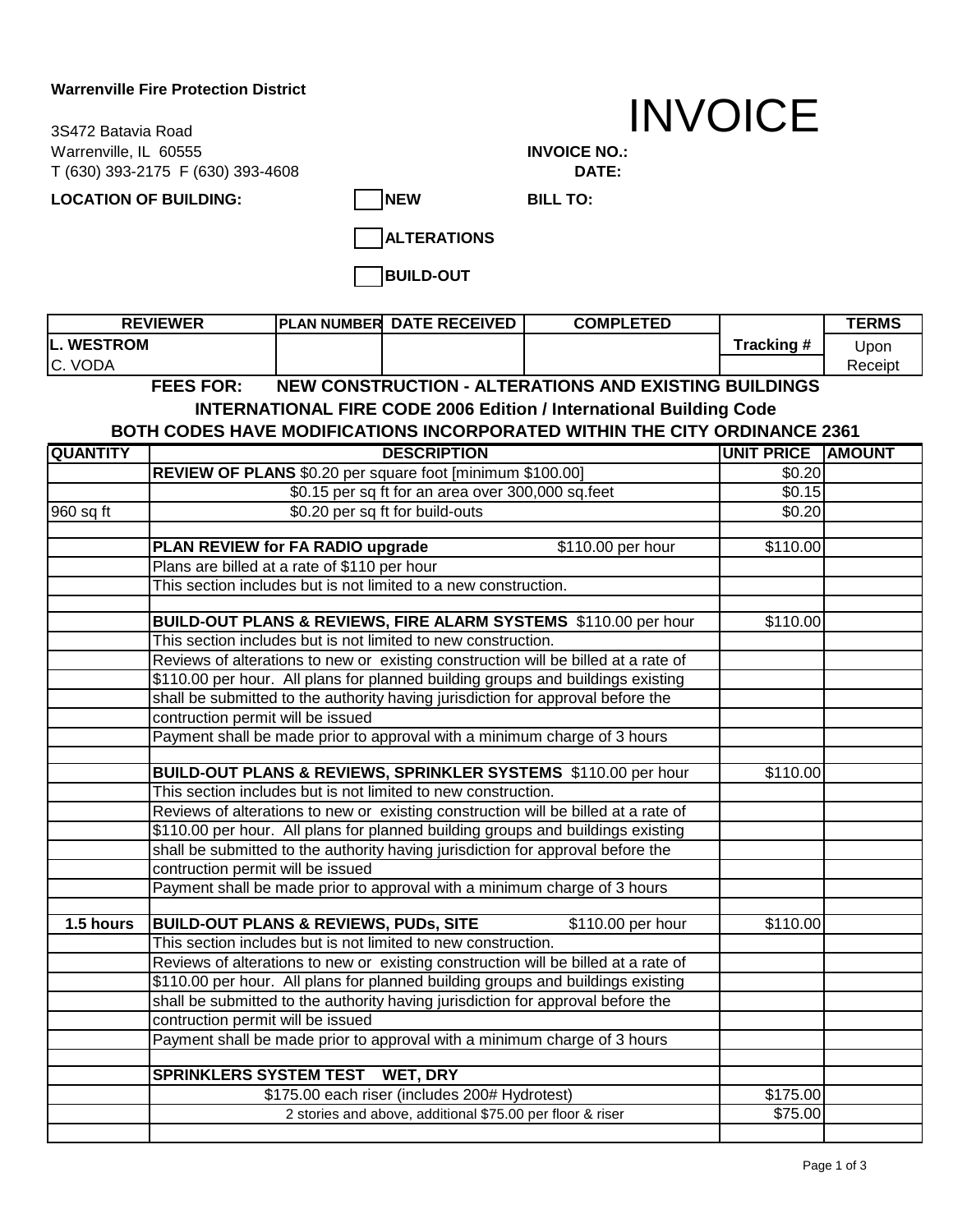| <b>QUANTITY</b> | <b>DESCRIPTION</b>                                                                 | <b>UNIT PRICE</b> | <b>AMOUNT</b> |
|-----------------|------------------------------------------------------------------------------------|-------------------|---------------|
|                 | STANDPIPE SYSTEMSCLASS I, II and III vertical or horizontal, wet or dry            |                   |               |
|                 | NFPA 14 each standpipe (includes 200# Hydrotest)                                   | \$110.00          |               |
|                 | 2 stories and above, additional \$75.00 per each floor & riser                     | \$75.00           |               |
|                 |                                                                                    |                   |               |
|                 | <b>COMBINATION SYSTEMS CLASS IV sprinklers and standpipe systems</b>               |                   |               |
|                 | NFPA 14<br>each sprinkler and standpipe system                                     | \$200.00          |               |
|                 | 2 stories and above, additional \$50.00 per each floor & riser                     | \$50.00           |               |
|                 |                                                                                    |                   |               |
|                 | <b>HYDROSTATIC TEST NFPA 13 (test and final approval)</b>                          | \$175.00          |               |
|                 | Leak, armover and above ceiling inspection<br>\$110.00 per staff /hr               | \$110.00          |               |
|                 |                                                                                    |                   |               |
|                 | R-3 NFPA 13D Residential system                                                    |                   |               |
|                 | Above ceiling inspecion, hydrostatic test and final approval                       |                   |               |
|                 | \$100 per unit                                                                     | \$100.00          |               |
|                 | \$300 per building up to 6 units                                                   | \$300.00          |               |
|                 |                                                                                    |                   |               |
|                 | <b>UNDERGROUND WATERMAIN FILL &amp; FLUSH (with Water Department)</b>              | \$175.00          |               |
|                 |                                                                                    |                   |               |
|                 | UNDERGROUND HYDRO TEST - 2 hours/200#                                              | \$175.00          |               |
|                 |                                                                                    |                   |               |
|                 | <b>HYDRANT FLOW TEST</b>                                                           | \$150.00          |               |
|                 |                                                                                    |                   |               |
|                 | <b>FIRE PUMP TEST / witness</b>                                                    | \$200.00          |               |
|                 |                                                                                    |                   |               |
|                 | WITNESSED DRY VALVE TRIP TEST                                                      | \$110.00          |               |
|                 | <b>OTHER SUPPRESSION SYSTEMS</b>                                                   | \$175.00          |               |
|                 | Clean rooms, deluge systems, dump systems and halon systems                        |                   |               |
|                 |                                                                                    |                   |               |
|                 | <b>HOOD &amp; DUCT TYPE MEETING NFPA #96 (Review and Test)</b>                     | \$300.00          |               |
|                 | Dry Chemical NFPA #17, Wet Chemical NFPA #17A                                      |                   |               |
|                 | Includes all other special areas, all types such as wet, dry, chemical & all types |                   |               |
|                 | of foams, trip test, shunt test, air test and light seam test (welds)              |                   |               |
|                 |                                                                                    |                   |               |
|                 | <b>INSPECT &amp; TEST ALL ALARM DEVICES (INCLUDES ADA)</b>                         |                   |               |
|                 | Any floor (maximum 10 devices)                                                     | \$175.00          |               |
|                 | Each floor above or below first level / over ten devices \$110.00 per staff /hr    | \$110.00          |               |
|                 | Elevators - phase #1 \$110.00 per staff /hour                                      | \$110.00          |               |
|                 | Residential one and two family final inspection (if requested) \$50 per inspection | \$50.00           |               |
|                 |                                                                                    |                   |               |
|                 |                                                                                    |                   |               |
|                 | TIME TEST RADIO TRANSMISSION - FIRE ALARM<br>\$110.00 per staff /hr                | \$110.00          |               |
|                 |                                                                                    |                   |               |
|                 | <b>AREA OF REFUGE COMMUNICATIONS</b>                                               |                   |               |
|                 | \$110.00 per staff /hr<br>test every device / every floor                          | \$110.00          |               |
|                 |                                                                                    |                   |               |
|                 | <b>SMOKE VENTING AND PRESSURIZATION TESTING (Atriums &amp; Stairwells)</b>         |                   |               |
|                 | Requires systems to operate as described in IFC, 2015 Chpt 9, Sec 909 and          |                   |               |
|                 | NFPA 92-A, 8.4 (2018 edition)                                                      |                   |               |
|                 | \$110.00 per staff /hr                                                             | \$110.00          |               |
|                 |                                                                                    |                   |               |
|                 |                                                                                    |                   |               |
|                 |                                                                                    |                   |               |
|                 |                                                                                    |                   |               |